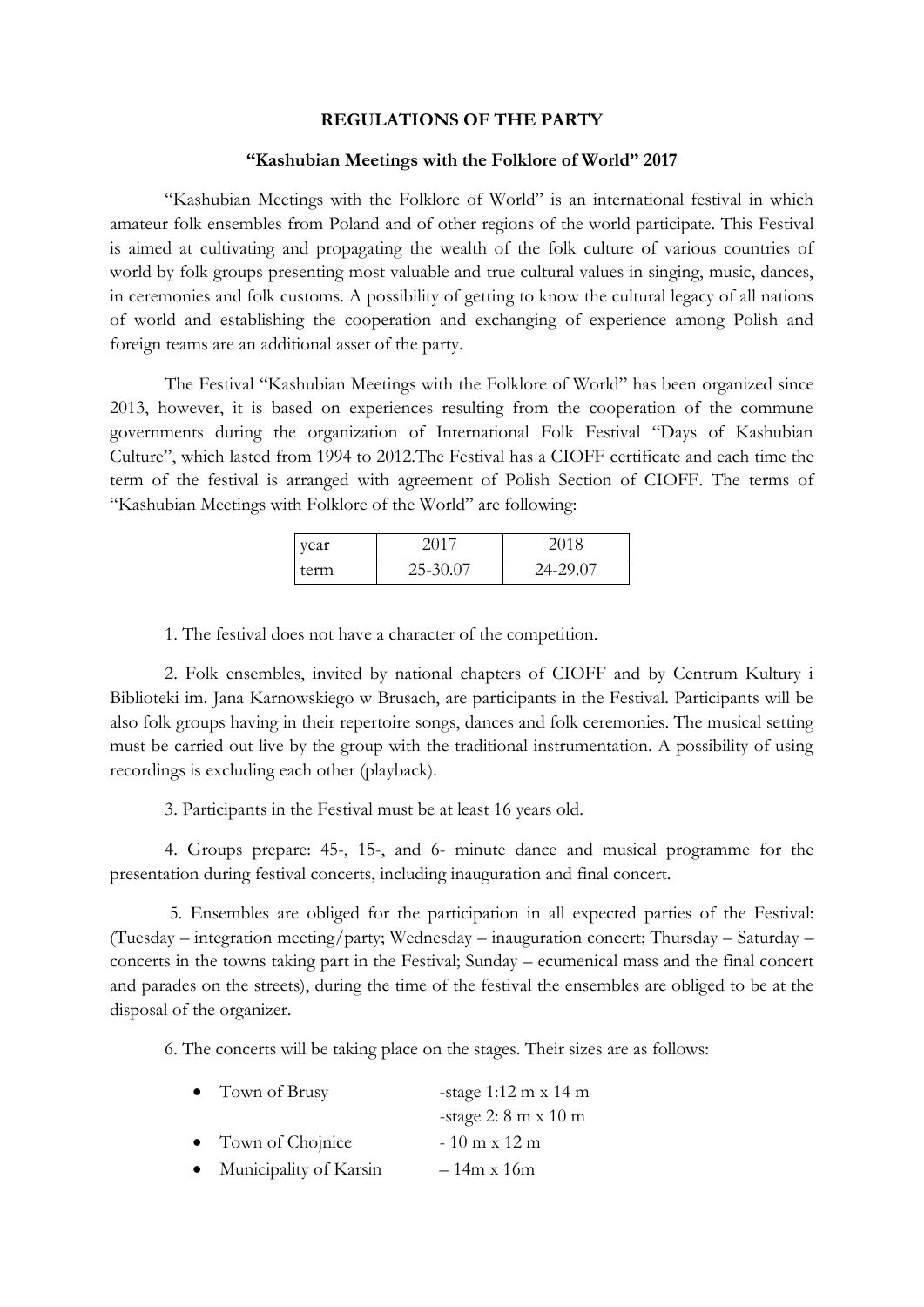| Municipality of Konarzyny   | $-6m \times 8m$ |
|-----------------------------|-----------------|
| Municipality of Kościerzyna | $-6m \times 7m$ |

Town of Kościerzyna – 6m x 8m

7. Festival parties will be registered and retransmitted by radio and television without fees and royalties for teams (or arising from the copyright).

8. Ensembles can sell products of the folk art of the own country or the region and recording the CD after agreeing with organizers of the Festival.

9. During the final concert, ensembles should present these fragments of their show which will be chosen by the Director of the Festival.

10. Ensembles are obliged to prepare the religious song which will be presented during ecumenical mass.

11. Organizers guarantee: a guide - interpreter of English. In the group should be people who speak English.

12. The costs of transportation of the ensembles within the territory of Poland will be paid by the organizers:

- Organizers supply a bus free of charge to the groups which arrive by plane. The organizers supply the bus for the implementation of the program of the Festival.
- International ensembles having their own coach will have the bus service reimbursed for the implementation of the program prepared by the organizers of stay. The organizers will pay for the fuel costs in the amount of 25 liters per 100 km at the current prices. Reimbursement will be implemented toll from the moment of crossing the Polish border, as well as rides for the Festival concerts, trips on tourist days, until re-cross the border.
- International ensembles having their own bus or coach in the number of seats to 25 will be reimbursed for operation of a vehicle for the implementation of the program prepared by the organizers of stay of 15 liters per 100 km at the current prices.

13. Organizers are not responsible for the operational failure of the vehicles.

14. Organizers of the Festival provide the free of charge board and lodging for participants for everyone categorized, exclusively in the duration according to the rules determined of the party. The number of team members including accompanying people and drivers cannot cross 35 people. For the possible participation of every additional person a payment will be numbered of the amount 500 PLN for entire stay. By way of bilateral negotiations, organizers can give consent to other conditions of the stay at the Festival.

15. The ensembles will be accommodated in schools, boarding schools and holiday centers, in rooms from 2 - 4 to 8 - 10 people.

16. Organizers do not plan the extra financial compensation for the stay at the Festival.